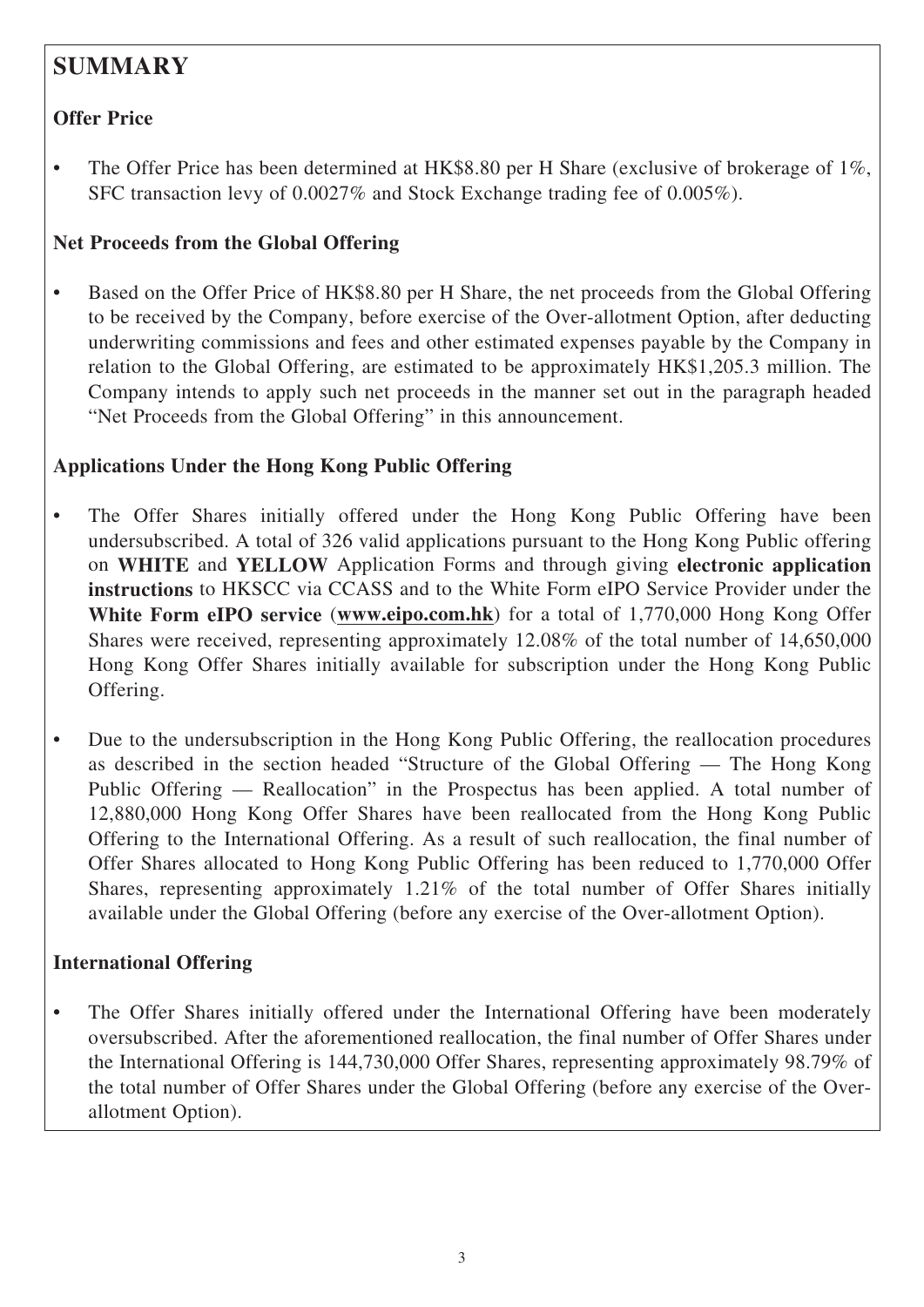Pursuant to the cornerstone investment agreements with the Cornerstone Investors as described in the section headed "Cornerstone Investors" in the Prospectus, the Cornerstone Investors have agreed to subscribe for an aggregate amount of approximately US\$90.0 million (equivalent to HK\$697.71 million) (excluding brokerage, SFC transaction levy and the Stock Exchange trading fee) worth of the Offer Shares at the Offer Price. Based on the Offer Price, the total number of the Offer Shares subscribed by the Cornerstone Investors has now been determined to be 79,268,800, which represents approximately 54.10% of the total number of Offer Shares and approximately 7.74% of the total issued share capital of the Company immediately following the completion of the Global Offering, assuming that the Over-allotment Option is not exercised.

• The following table sets out the number of H Shares to be subscribed by the Cornerstone Investors:

| <b>Name of Cornerstone Investor</b>   | Number of<br><b>H</b> Shares<br>to be<br>subscribed<br>for | Percentage<br>of the Offer<br><b>Shares</b><br>offered<br>pursuant to<br>the Global<br>Offering* | <b>Percentage</b><br>of the total<br>issued share<br>capital<br>following the<br>completion<br>of the Global<br>Offering* |
|---------------------------------------|------------------------------------------------------------|--------------------------------------------------------------------------------------------------|---------------------------------------------------------------------------------------------------------------------------|
| LRC. Belt and Road Investment Limited | 26,420,400                                                 | 18.03%                                                                                           | 2.58%                                                                                                                     |
| Keystone Group LTD.                   | 26,420,400                                                 | 18.03%                                                                                           | 2.58%                                                                                                                     |
| Xinjiang Energy Investment Co., Ltd.  | 8,809,200                                                  | $6.01\%$                                                                                         | $0.86\%$                                                                                                                  |
| Union Sky Holding Group Limited       | 17,618,800                                                 | 12.03%                                                                                           | 1.72%                                                                                                                     |
| <b>Total</b>                          | 79,268,800                                                 | 54.10%                                                                                           | $7.74\%$                                                                                                                  |

\* Assuming that the Over-allotment Option is not exercised.

 To the best of the Directors' knowledge, information and belief having made all reasonable enquires, each of the Cornerstone Investors and their respective ultimate beneficial owners is an independent third party, independent of each other, not a connected person and not an existing shareholder of the Company and will not be a substantial shareholder of the Company upon Listing and during the period of six months following the Listing Date. Accordingly, the shareholdings of such Cornerstone Investors in the Company will be counted towards the public float of the H Shares. Further, each of the Cornerstone Investors will be subject to restrictions on disposals of their Offer Shares during the period of six months following the Listing Date.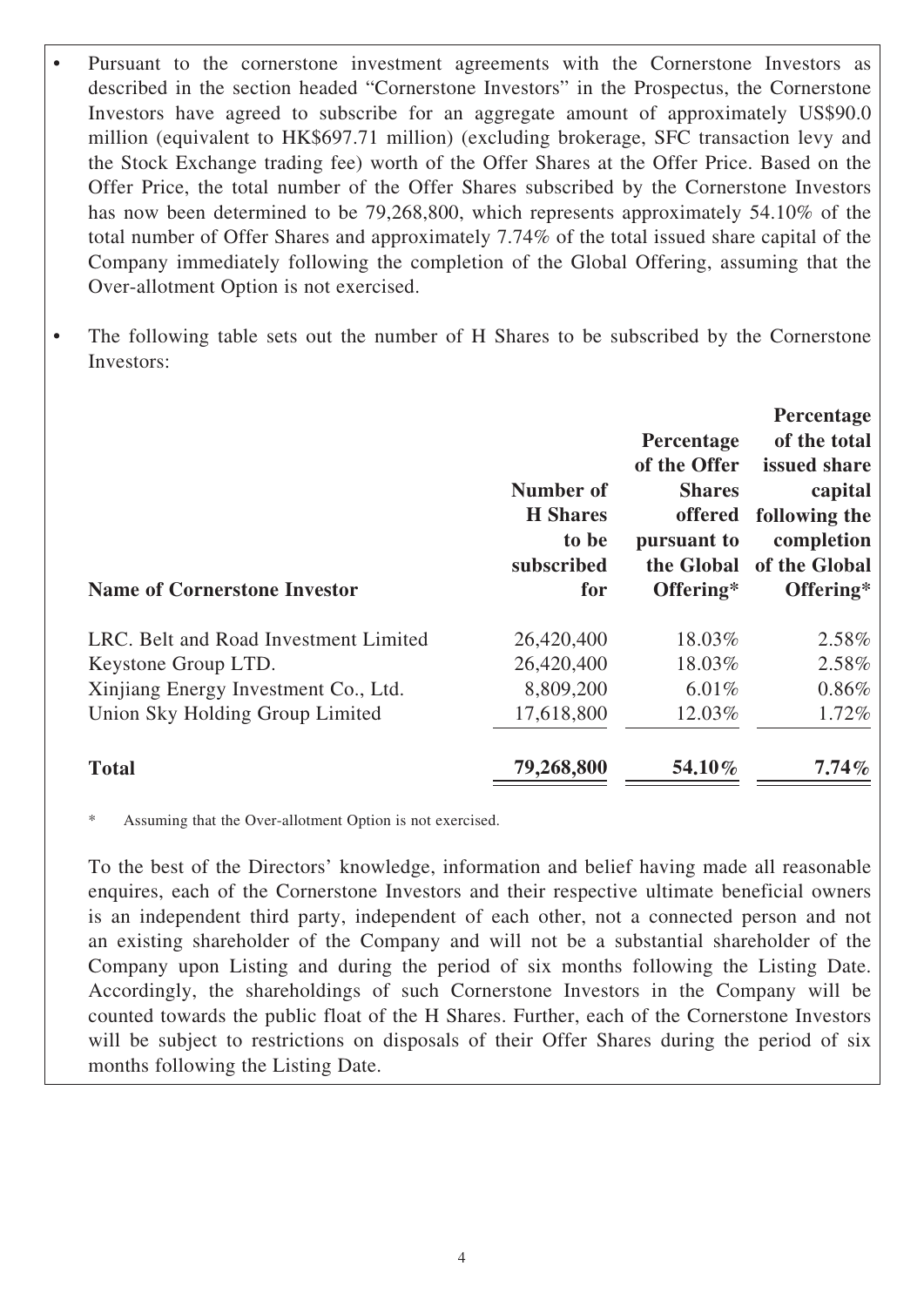The Directors confirm that no Offer Shares under the International Offering have been allocated to any core connected persons (as defined in the Listing Rules) of the Company, including without limitation, any directors, or existing shareholders (or any of such directors' or shareholders' respective close associates, as defined in the Listing Rules), whether in their own name or through nominees. The International Offering is in compliance with the placing guidelines for equity securities as set out in Appendix 6 to the Listing Rules (the "**Placing Guidelines**"). No Offer Shares placed by or through the Joint Global Coordinators and the Underwriters under the Global Offering have been placed with any core connected person (as such term is defined in the Listing Rules) of the Company or any "connected clients" of the lead broker or of any distributors (as set out in paragraph 5(1) of the Placing Guidelines) or persons set out in paragraph 5(2) of the Placing Guidelines or any existing public holders of A Shares of TBEA Co., Ltd., an A-share listed company and the Company's controlling shareholder, or their close associates, whether in their own names or through nominees. The Directors confirm that none of the Joint Sponsors, the Joint Global Coordinators, the Joint Bookrunners, the Joint Lead Managers and the Underwriters and their respective affiliated companies and connected clients (as set out in Appendix 6 to the Listing Rules) have taken up any H Shares for its own benefit under the Global Offering. No placee will, individually, be placed more than 10% of the enlarged issued share capital of the Company immediately after the Global Offering. None of the placees under the International Offering will become a substantial shareholder (as defined in the Listing Rules) of the Company after the International Offering and the public float of the Company will satisfy the minimum percentage prescribed under Rule 8.08 of the Listing Rules. The Directors confirm that (i) the three largest public Shareholders do not hold more than 50% of the H Shares held in public hands at the time of the Listing in compliance with Rules 8.08(3) and 8.24 of the Listing Rules; and (ii) the H Shares will be held by at least 300 shareholders at the time of Listing in compliance with Rule 8.08(2) of the Listing Rules.

#### **Over-allotment Option**

In connection with the Global Offering, the Company has granted the Over-allotment Option to the International Underwriters, exercisable by the Joint Global Coordinators on behalf of the International Underwriters, at any time from the Listing Date until Thursday, January 21, 2016, being the 30th day after the date of closing of the application lists under the Hong Kong Public Offering, to require the Company to issue up to an aggregate of 21,972,000 additional H Shares, representing approximately 15% of the Offer Shares initially available under the Global Offering, at the Offer Price to, among other things, cover over-allocations in the International Offering, if any. There was over-allocation of 21,972,000 H Shares. Such overallocation will be covered by exercising the Over-allotment Option or by making purchases in the secondary market at prices that do not exceed the Offer Price or through deferred settlement or a combination of these means. In the event that the Over-allotment Option is exercised, an announcement will be made. As at the date of this announcement, the Overallotment Option has not been exercised.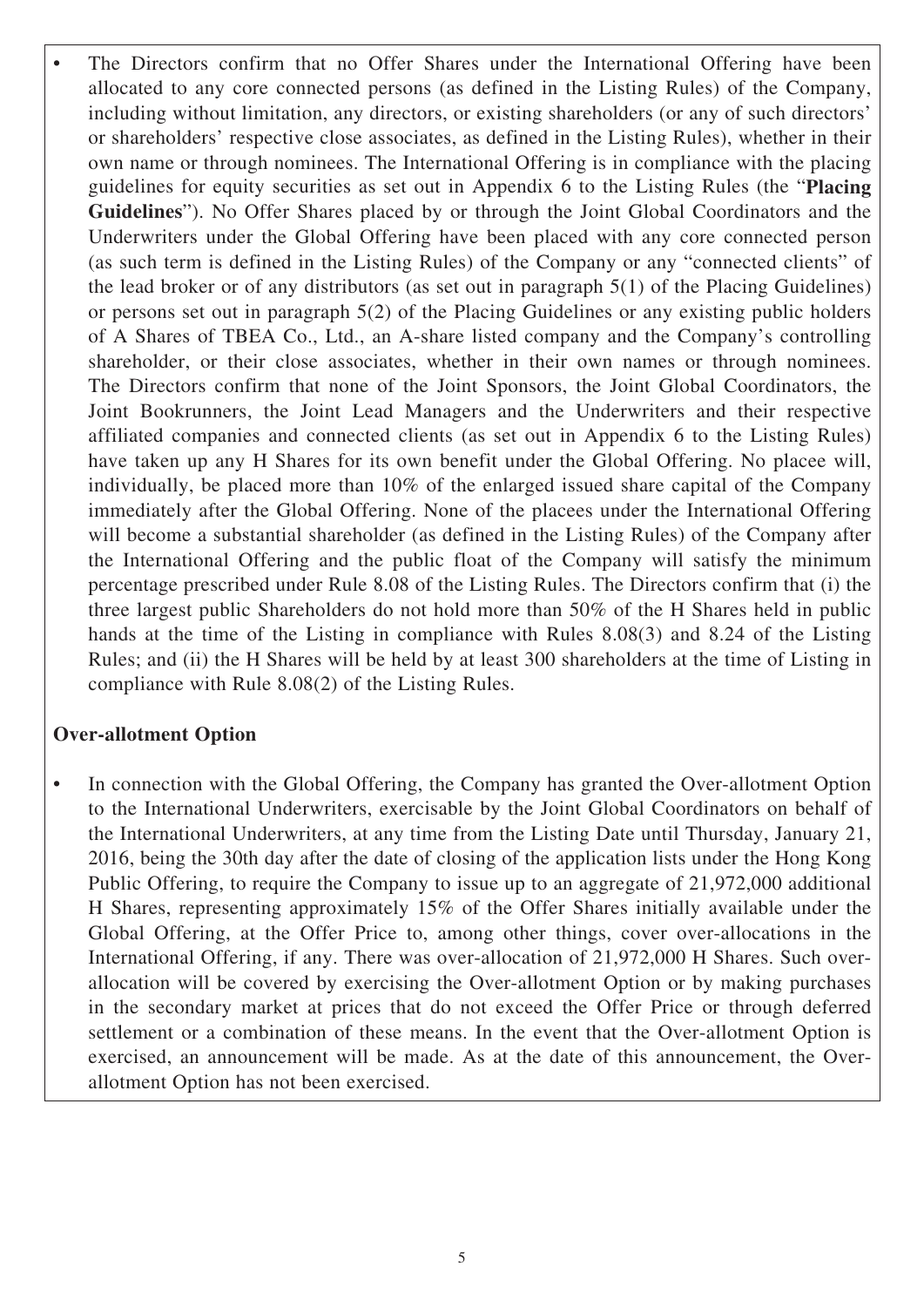#### **Results of Allocation**

- The final Offer Price, the level of indication of interest in the International Offering, the level of applications in the Hong Kong Public Offering and the basis of allocation of the Hong Kong Offer Shares will be announced on Tuesday, December 29, 2015 in the South China Morning Post (in English) and the Hong Kong Economic Times (in Chinese).
- In relation to the Hong Kong Public Offering, the Company announces that the results of allocations under the Hong Kong Public Offering, including the Hong Kong identity card numbers, passport number or Hong Kong business registration numbers of successful applicants (where supplied) and the number of Hong Kong Offer Shares successfully applied for under **WHITE** and **YELLOW** Application Forms, by **White Form eIPO** and by giving **electronic application instructions** to HKSCC via CCASS, will be made available at the times and dates and in the manner specified below:
	- in the announcement to be posted on the Company's website at **www.xtnysolar.com** and the Stock Exchange's website at **www.hkexnews.hk** by no later than 9:00 a.m. on Tuesday, December 29, 2015;
	- from the designated results of allocations website at www.iporesults.com.hk with a "search by ID" function on a 24-hour basis from 8:00 a.m. on Tuesday, December 29, 2015 to 12:00 midnight on Monday, January 4, 2016. The user will be required to key in the Hong Kong identity card/passport/Hong Kong business registration number provided in his/her/its application to search for his/her/its own allocation result;
	- by the Hong Kong Public Offering allocation results telephone enquiry line. Applicants may find out whether or not their applications have been successful and the number of Hong Kong Offer Shares allocated to them, if any, by calling +852 2862 8669 between 9:00 a.m. and 10:00 p.m. from Tuesday, December 29, 2015 to Friday, January 1, 2016;
	- in the special allocation results booklets which will be available for inspection during opening hours from Tuesday, December 29, 2015 to Thursday, December 31, 2015 at all the receiving bank designated branches at the addresses set out in the paragraph "Results of Allocations" in this announcement.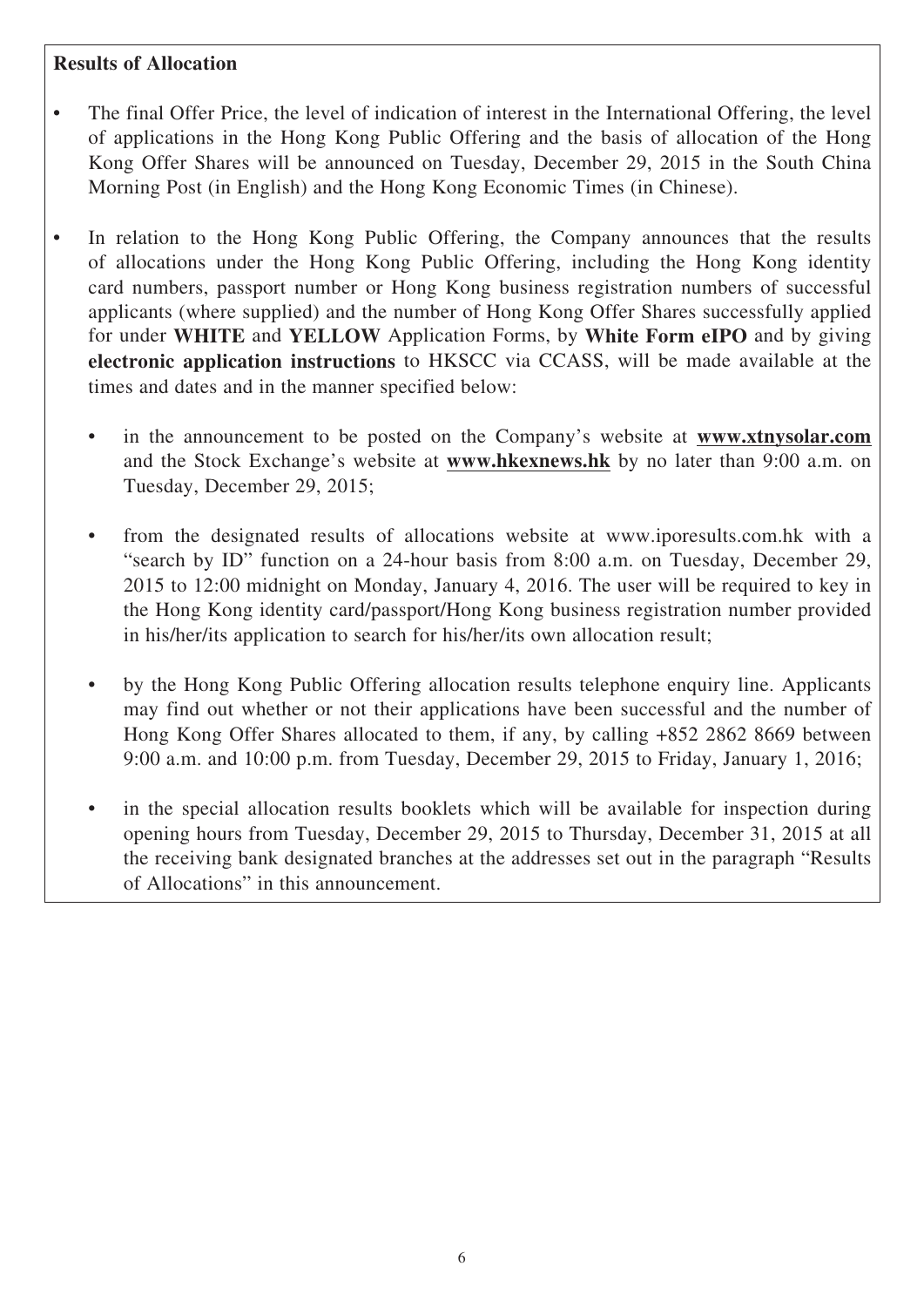### **Dispatch of H Share Certificates and Refund Cheques**

- H Share certificates for Hong Kong Offer Shares allotted to applicants using **WHITE** Application Forms or **White Form eIPO** are expected to be dispatched by ordinary post to those entitled to the address specified in the relevant **WHITE** Application Form or in the relevant application instructions through the **White Form eIPO** service at their own risk on Tuesday, December 29, 2015.
- Wholly or partially successful applicants on **YELLOW** Application Form or by giving **electronic application instructions** to HKSCC will have their H Share certificate(s) issued in the name of HKSCC Nominees Limited and deposited directly into CCASS for credit to their CCASS Investor Participant stock account or the stock account of their designated CCASS Participant as instructed by the applicant in the **YELLOW** Application Form or any designated CCASS Participant giving **electronic application instructions** on their behalf at the close of business on Tuesday, December 29, 2015 or on any other date determined by HKSCC or HKSCC Nominees.
- Applicants applying through a designated CCASS Participant (other than a CCASS Investor Participant) should check the number of Hong Kong Offer Shares allocated to them with that CCASS Participant.
- Refund cheques for wholly or partially successful or unsuccessful applicants on **WHITE** or **YELLOW** Application Forms are expected to be dispatched by ordinary post to those entitled at their own risk on Tuesday, December 29, 2015.
- Applicants who have applied through the **White Form eIPO** service and paid the application monies from a single bank account, refund monies (if any) will be dispatched to their application payment bank account in the form of e-Refund payment instructions. Applicants who have applied through **White Form eIPO** service and paid the application monies from multiple bank accounts, refund monies (if any) will be dispatched to the address as specified on the **White Form eIPO** application in the form of refund cheque(s) by ordinary post and at their own risk.
- Refund monies (if any) for applicants giving **electronic application instructions** to HKSSCC via CCASS are expected to be credited to the relevant applicants' designated bank accounts or the designated bank accounts of their brokers or custodians on Tuesday, December 29, 2015.
- H Share certificates issued in respect of the Hong Kong Offer Shares will only become valid certificates of title at 8:00 a.m. on Wednesday, December 30, 2015, provided that the Global Offering has become unconditional in all respects and the right of termination as described in the section "Underwriting — Underwriting Arrangements and Expenses — The Hong Kong Public Offering — Grounds for Termination" in the Prospectus has not been exercised.
- The Company will not issue any temporary documents of title in respect of the Hong Kong Offer Shares or any receipts for sums paid on application.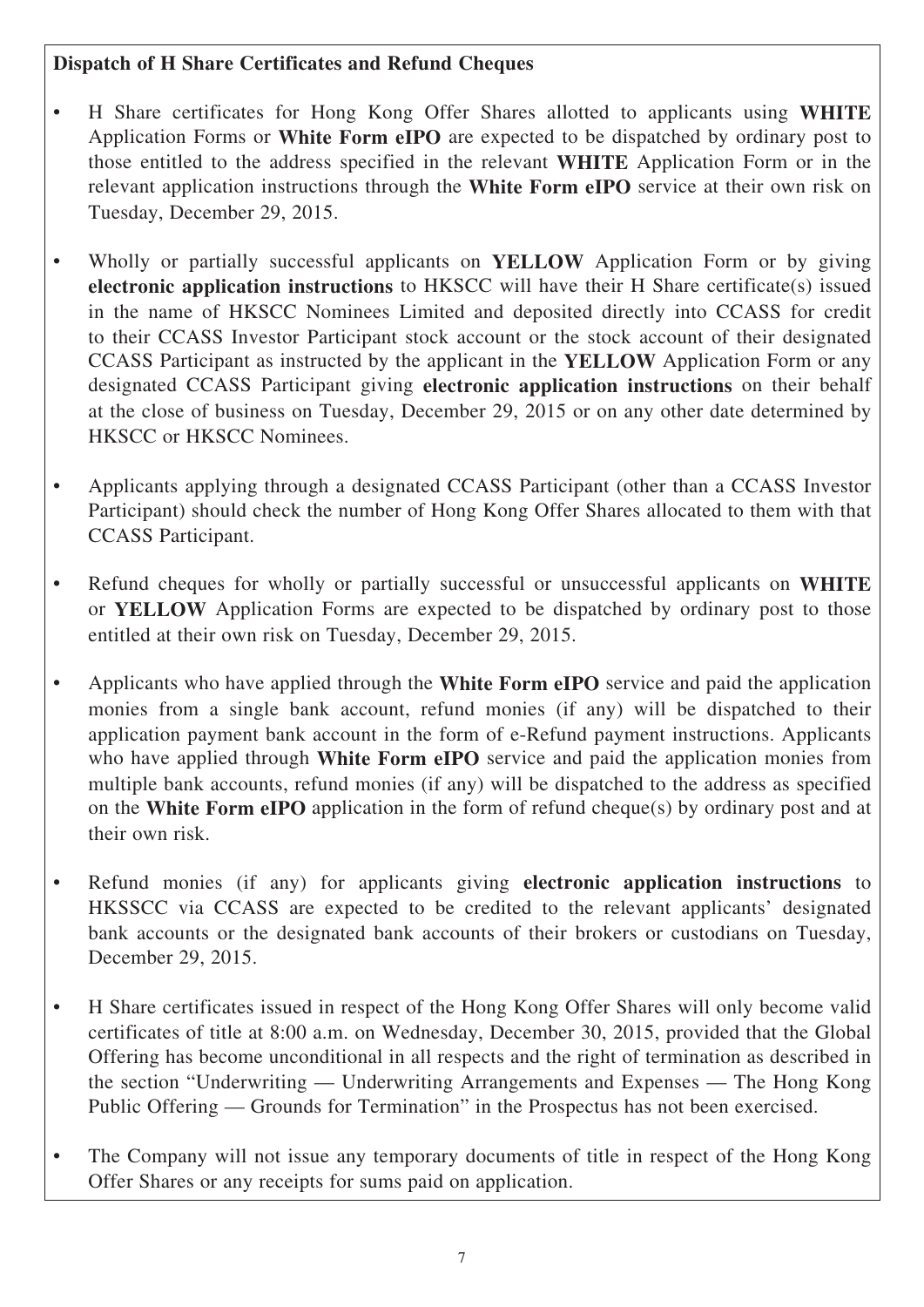#### **Commencement of Dealings**

• Dealings in the H Shares on the Stock Exchange are expected to commence at 9:00 a.m. on Wednesday, December 30, 2015. The H Shares will be traded in board lots of 400 H Shares each. The stock code of the H Shares is 1799.

# **OFFER PRICE**

The Offer Price has been determined at HK\$8.80 per H Share (exclusive of brokerage of 1%, SFC transaction levy of 0.0027% and Stock Exchange trading fee of 0.005%).

# **NET PROCEEDS FROM THE GLOBAL OFFERING**

Based on the Offer Price of HK\$8.80 per H Share, the net proceeds from the Global Offering to be received by the Company, before exercise of the Over-allotment Option, after deducting underwriting commissions and fees and other estimated expenses payable by the Company in relation to the Global Offering, are estimated to be approximately HK\$1,205.3 million. The Company currently intends to apply such net proceeds as follows:

- approximately 65%, or HK\$783.4 million, will be used for the construction and operations of the BOO projects of the Group;
- approximately 20%, or HK\$241.1 million, will be used to repay certain long-term bank loans;
- approximately 5%, or HK\$60.3 million, will be used for investing in research and development activities and purchasing or upgrading IT systems; and
- Approximately 10%, or HK\$120.5 million, will be used for working capital and other general corporate uses.

Please refer to the section headed "Future Plans and Use of Proceeds" in the Prospectus for further details of the Company's intended use of the net proceeds from the Global Offering.

# **APPLICATIONS UNDER THE HONG KONG PUBLIC OFFERING**

The Offer Shares initially offered under the Hong Kong Public Offering have been undersubscribed.

The Company announces that at the close of the application lists at 12:00 noon on Tuesday, December 22, 2015, a total of 326 valid applications pursuant to the Hong Kong Public offering on **WHITE** and **YELLOW** Application Forms and through giving **electronic application instructions** to HKSCC via CCASS and under the **White Form eIPO** service (**www.eipo.com.hk**) for a total of 1,770,000 Hong Kong Offer Shares have been received, representing approximately 12.08% of the total number of 14,650,000 Hong Kong Offer Shares initially available for subscription under the Hong Kong Public Offering.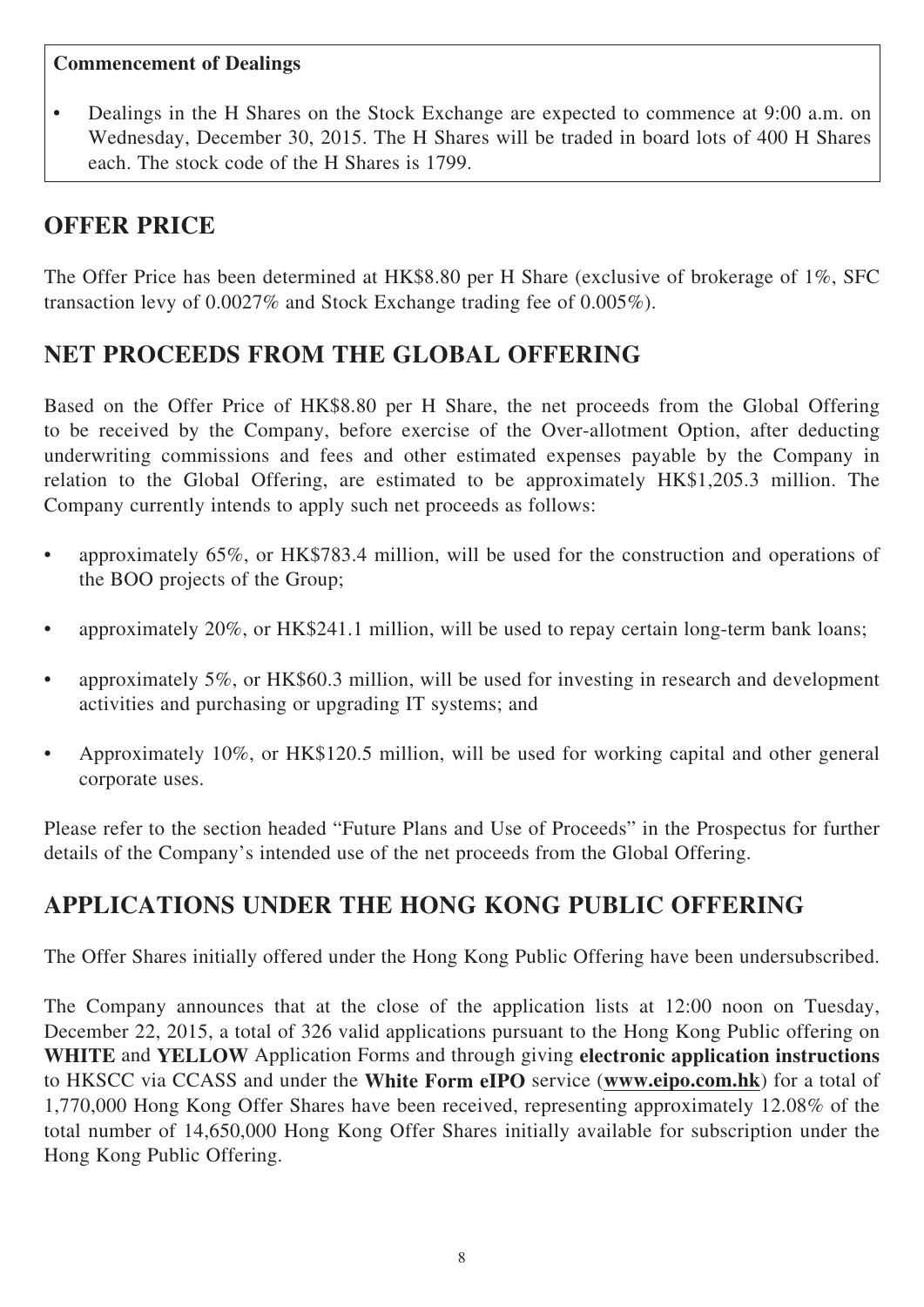326 valid applications for a total of 1,770,000 Hong Kong Offer Shares were for the Hong Kong Offer Shares with an aggregate subscription amount based on the maximum Offer Price of HK\$9.28 per Offer Share (excluding brokerage of 1%, SFC transaction levy of 0.0027% and Stock Exchange trading fee of 0.005%) of HK\$5 million or less, representing approximately 24.16% of the 7,325,200 Hong Kong Offer Shares initially comprised in Pool A.

No applications were for the Hong Kong Offer Shares with an aggregate subscription amount based on the maximum Offer Price of HK\$9.28 per Offer Share (excluding brokerage of 1%, SFC transaction levy of 0.0027% and Stock Exchange trading fee of 0.005%) of more than HK\$5 million.

No application has been rejected due to bounced cheque. No invalid application which has not been completed in accordance with the instructions on the Application Form, no multiple applications or suspected multiple applications, and no application for more than 50% of the Hong Kong Offer Shares initially available under the Hong Kong Public Offering (that is, more than 7,324,800 Hong Kong Offer Shares (being approximately 50% of the 14,650,000 Offer Shares initially available under the Hong Kong Public Offering, rounded down to the nearest board lot)) has been identified.

The Hong Kong Offer Shares offered in the Hong Kong Public Offering were conditionally allocated on the basis set forth in the paragraph "Basis of Allotment under the Hong Kong Public Offering" below.

Due to the undersubscription in the Hong Kong Public Offering, the reallocation procedures as described in the section headed "Structure of the Global Offering — The Hong Kong Public Offering — Reallocation" in the Prospectus has been applied. A total number of 12,880,000 Hong Kong Offer Shares have been reallocated from the Hong Kong Public Offering to the International Offering. As a result of such reallocation, the final number of Offer Shares allocated to Hong Kong Public Offering has been reduced to 1,770,000 Offer Shares, representing approximately 1.21% of the total number of Offer Shares initially available under the Global Offering (before any exercise of the Over-allotment Option).

## **INTERNATIONAL OFFERING**

The Company further announces that the Offer Shares initially offered under the International Offering have been moderately oversubscribed. The final number of Offer Shares under the International Offering is 144,730,000 Offer Shares, representing approximately 98.79% of the total number of Offer Shares under the Global Offering (before any exercise of the Over-allotment Option).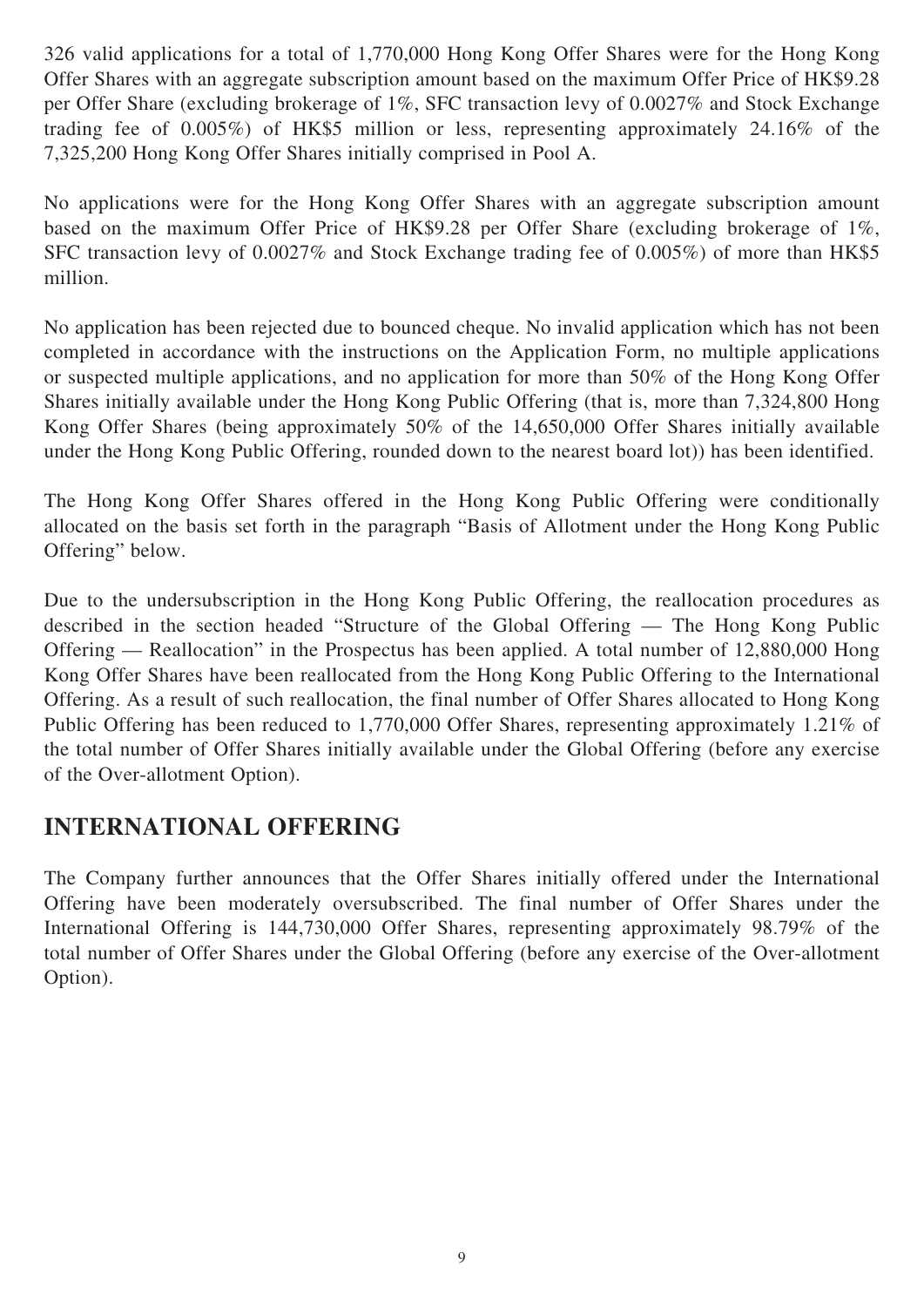#### **Cornerstone Investors**

Pursuant to the cornerstone investment agreements with the Cornerstone Investors as described in the section headed "Cornerstone Investors" in the Prospectus, the Cornerstone Investors have agreed to subscribe for an aggregate amount of approximately US\$90.0 million (equivalent to HK\$697.71 million) (excluding brokerage, SFC transaction levy and the Stock Exchange trading fee) worth of the Offer Shares at the Offer Price. Based on the Offer Price, the total number of the Offer Shares subscribed by the Cornerstone Investors has now been determined to be 79,268,800, which represents approximately 54.10% of the total number of Offer Shares and approximately 7.74% of the total issued share capital of the Company immediately following the completion of the Global Offering, assuming that the Over-allotment Option is not exercised.

The following table sets out the number of H Shares to be subscribed by the Cornerstone Investors:

| <b>Name of Cornerstone Investor</b>   | Number of<br><b>H</b> Shares<br>to be<br>subscribed<br>for | <b>Percentage</b><br>of the Offer<br><b>Shares</b><br>offered<br>pursuant to<br>the Global<br>Offering* | <b>Percentage</b><br>of the total<br>issued share<br>capital<br>following the<br>completion<br>of the Global<br>Offering* |
|---------------------------------------|------------------------------------------------------------|---------------------------------------------------------------------------------------------------------|---------------------------------------------------------------------------------------------------------------------------|
| LRC. Belt and Road Investment Limited | 26,420,400                                                 | 18.03%                                                                                                  | 2.58%                                                                                                                     |
| Keystone Group LTD.                   | 26,420,400                                                 | 18.03%                                                                                                  | 2.58%                                                                                                                     |
| Xinjiang Energy Investment Co., Ltd.  | 8,809,200                                                  | 6.01%                                                                                                   | $0.86\%$                                                                                                                  |
| Union Sky Holding Group Limited       | 17,618,800                                                 | 12.03%                                                                                                  | 1.72%                                                                                                                     |
| <b>Total</b>                          | 79,268,800                                                 | 54.10%                                                                                                  | $7.74\%$                                                                                                                  |

Assuming that the Over-allotment Option is not exercised.

The number of Offer Shares subscribed for by the Cornerstone Investors was calculated using an exchange rate of US\$1 to HK\$7.7523, and rounded down to the whole board lot of 400 H Shares.

To the best of the Directors' knowledge, information and belief having made all reasonable enquires, each of the Cornerstone Investors and their respective ultimate beneficial owners is an independent third party, independent of each other, not a connected person and not an existing shareholder of the Company and will not be a substantial shareholder of the Company upon Listing and during the period of six months following the Listing Date. Accordingly, the shareholdings of such Cornerstone Investors in the Company will be counted towards the public float of the H Shares. Further, each of the Cornerstone Investors will be subject to restrictions on disposals of their Offer Shares during the period of six months following the Listing Date. For details, please refer to the section headed "Cornerstone Investors — Restrictions on the Cornerstone Investors' Investment" in the Prospectus.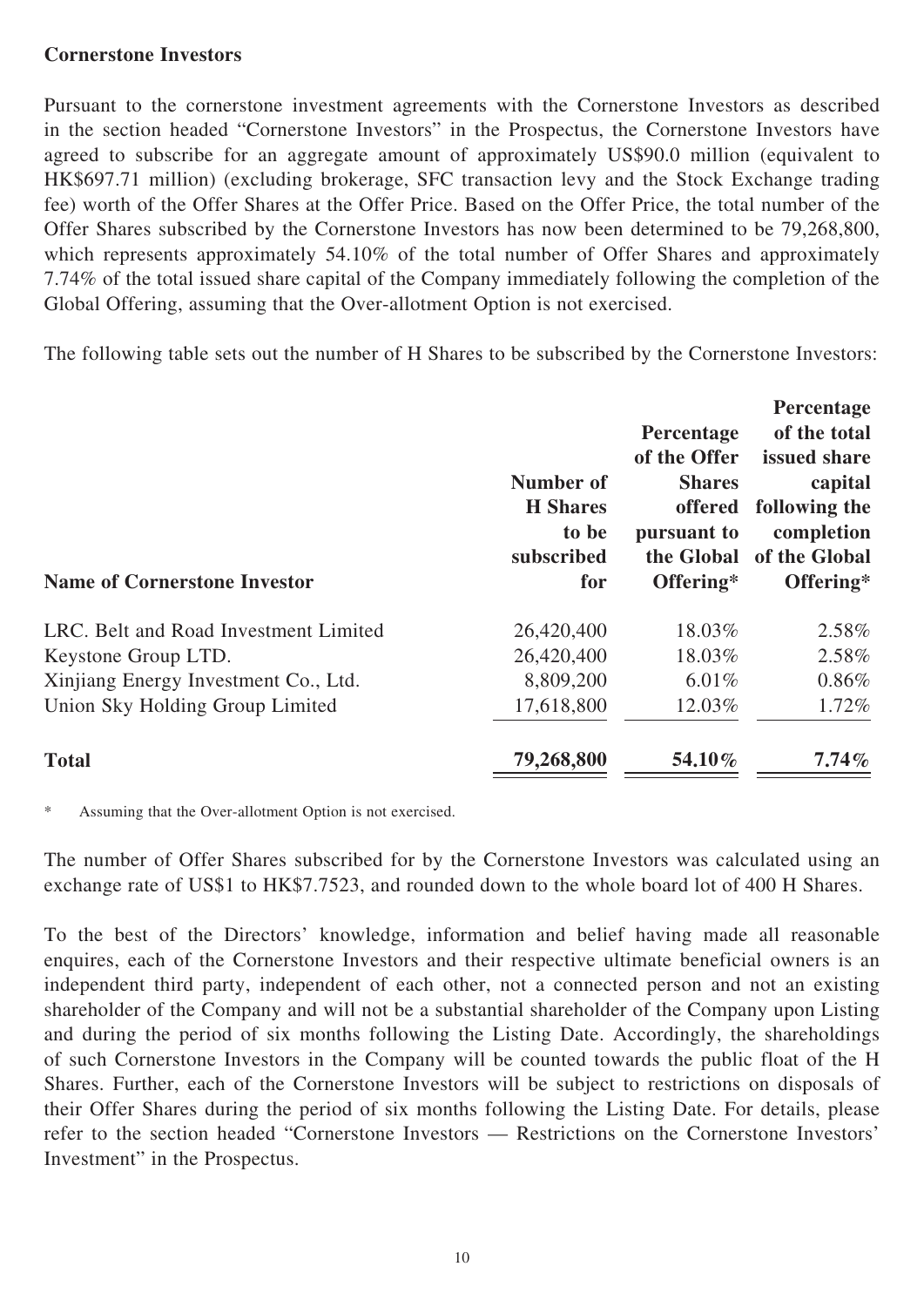The Directors confirm that no Offer Shares under the International Offering have been allocated to any core connected persons (as defined in the Listing Rules) of the Company, including without limitation, any directors, or existing shareholders (or any of such directors' or shareholders' respective close associates, as defined in the Listing Rules), whether in their own name or through nominees. The International Offering is in compliance with the placing guidelines for equity securities as set out in Appendix 6 to the Listing Rules (the "**Placing Guidelines**"). No Offer Shares placed by or through the Joint Global Coordinators and the Underwriters under the Global Offering have been placed with any core connected person (as such term is defined in the Listing Rules) of the Company or any "connected clients" of the lead broker or of any distributors (as set out in paragraph 5(1) of the Placing Guidelines) or persons set out in paragraph 5(2) of the Placing Guidelines or any existing public holders of A Shares of TBEA Co., Ltd., an A-share listed company and the Company's controlling shareholder, or their close associates, whether in their own names or through nominees. The Directors confirm that none of the Joint Sponsors, the Joint Global Coordinators, the Joint Bookrunners, the Joint Lead Managers and the Underwriters and their respective affiliated companies and connected clients (as set out in Appendix 6 to the Listing Rules) have taken up any H Shares for its own benefit under the Global Offering. No placee will, individually, be placed more than 10% of the enlarged issued share capital of the Company immediately after the Global Offering. None of the placees under the International Offering will become a substantial shareholder (as defined in the Listing Rules) of the Company after the International Offering and the public float of the Company will satisfy the minimum percentage prescribed under Rule 8.08 of the Listing Rules. The Directors confirm that (i) the three largest public Shareholders do not hold more than 50% of the H Shares held in public hands at the time of the Listing in compliance with Rules 8.08(3) and 8.24 of the Listing Rules; and (ii) the H Shares will be held by at least 300 shareholders at the time of Listing in compliance with Rule 8.08(2) of the Listing Rules.

## **OVER-ALLOTMENT OPTION**

In connection with the Global Offering, the Company has granted the Over-allotment Option to the International Underwriters, exercisable by the Joint Global Coordinators on behalf of the International Underwriters, at any time from the Listing Date until Thursday, January 21, 2016, being the 30th day after the date of closing of the application lists under the Hong Kong Public Offering, to require the Company to issue up to an aggregate of 21,972,000 additional H Shares, representing approximately 15% of the Offer Shares initially available under the Global Offering, at the Offer Price to, among other things, cover over-allocations in the International Offering, if any. There was over-allocation of 21,972,000 H Shares. Such over-allocation will be covered by exercising the Over-allotment Option or by making purchases in the secondary market at prices that do not exceed the Offer Price or through deferred settlement or a combination of these means. In the event that the Over-allotment Option is exercised, an announcement will be made on the Stock Exchange's website at **www.hkexnews.hk** and the Company's website at **www.xtnysolar.com**. As at the date of this announcement, the Over-allotment Option has not been exercised.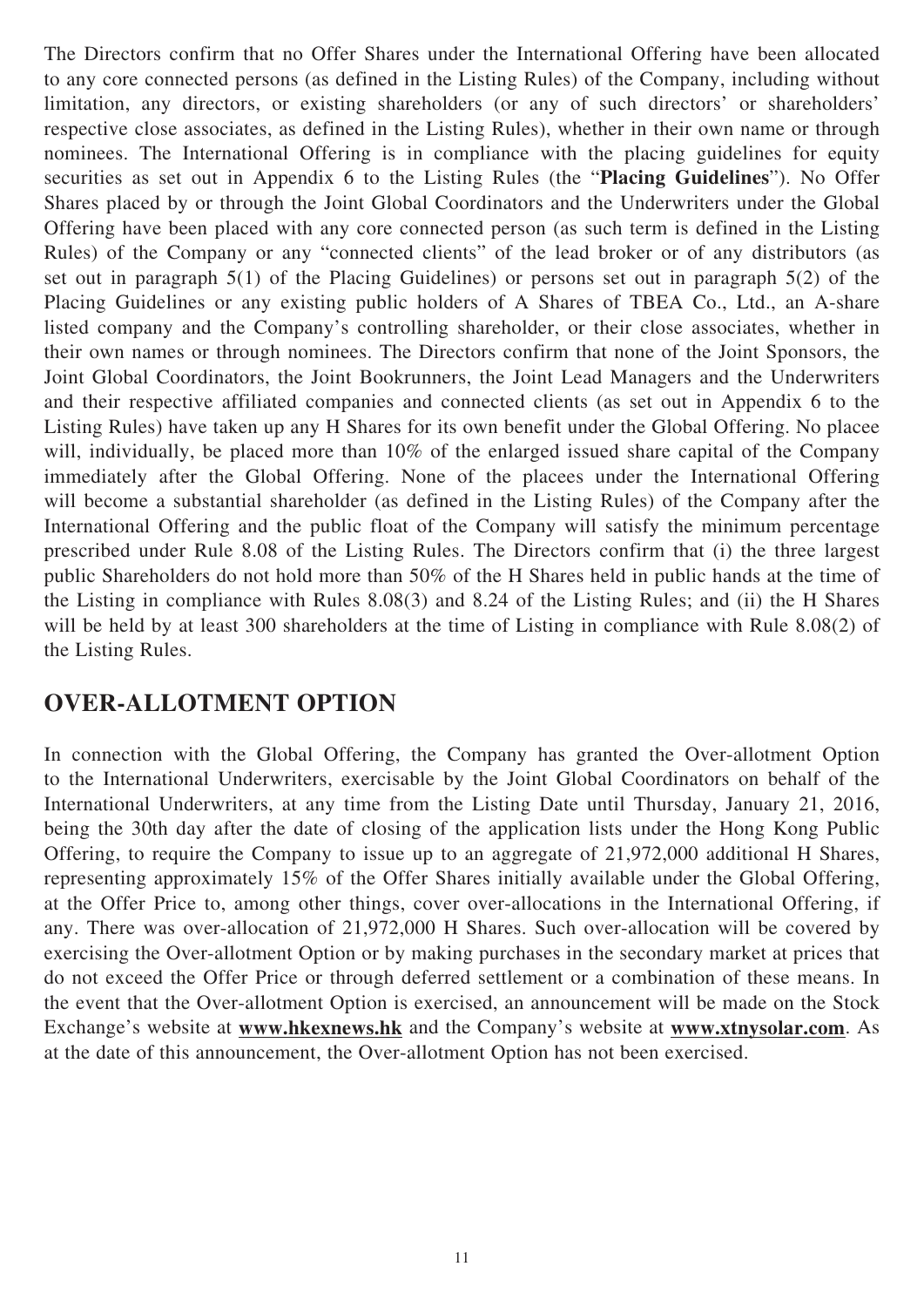## **BASIS OF ALLOTMENT UNDER THE HONG KONG PUBLIC OFFERING**

Subject to the satisfaction of the conditions set out in the section "Structure of the Global Offering — Conditions of the Global Offering" in the Prospectus, valid applications made by the public on **WHITE** and **YELLOW** Application Forms, under the **White Form eIPO** service and through giving **electronic application instructions** to HKSCC via CCASS will be conditionally allocated on the basis set out below:

| <b>Number of</b><br><b>Hong Kong</b><br><b>Offer Shares</b><br>applied for | <b>Number of valid</b><br>applications | <b>Basis of allotment/ballot</b> | Approximate<br>percentage<br>allotted of the<br>total number<br>of H Shares<br>applied for |
|----------------------------------------------------------------------------|----------------------------------------|----------------------------------|--------------------------------------------------------------------------------------------|
| Pool A                                                                     |                                        |                                  |                                                                                            |
| 400                                                                        | 166                                    | 400 H Shares                     | 100.00%                                                                                    |
| 800                                                                        | 43                                     | 800 H Shares                     | 100.00%                                                                                    |
| 1,200                                                                      | 26                                     | 1,200 H Shares                   | 100.00%                                                                                    |
| 1,600                                                                      | $\overline{4}$                         | 1,600 H Shares                   | 100.00%                                                                                    |
| 2,000                                                                      | 12                                     | 2,000 H Shares                   | 100.00%                                                                                    |
| 2,400                                                                      | $\overline{4}$                         | 2,400 H Shares                   | 100.00%                                                                                    |
| 2,800                                                                      | $\overline{2}$                         | 2,800 H Shares                   | 100.00%                                                                                    |
| 3,200                                                                      | 3                                      | 3,200 H Shares                   | 100.00%                                                                                    |
| 3,600                                                                      | 3                                      | 3,600 H Shares                   | 100.00%                                                                                    |
| 4,000                                                                      | 13                                     | 4,000 H Shares                   | 100.00%                                                                                    |
| 6,000                                                                      | 6                                      | 6,000 H Shares                   | 100.00%                                                                                    |
| 8,000                                                                      | $\mathbf{1}$                           | 8,000 H Shares                   | 100.00%                                                                                    |
| 10,000                                                                     | 12                                     | 10,000 H Shares                  | 100.00%                                                                                    |
| 12,000                                                                     | 3                                      | 12,000 H Shares                  | 100.00%                                                                                    |
| 14,000                                                                     | $\mathbf{1}$                           | 14,000 H Shares                  | 100.00%                                                                                    |
| 16,000                                                                     | 1                                      | 16,000 H Shares                  | 100.00%                                                                                    |
| 20,000                                                                     | 9                                      | $20,000$ H Shares                | 100.00%                                                                                    |
| 30,000                                                                     | 6                                      | 30,000 H Shares                  | 100.00%                                                                                    |
| 40,000                                                                     | 1                                      | 40,000 H Shares                  | 100.00%                                                                                    |
| 50,000                                                                     | 3                                      | 50,000 H Shares                  | 100.00%                                                                                    |
| 60,000                                                                     | 3                                      | 60,000 H Shares                  | 100.00%                                                                                    |
| 80,000                                                                     | 2                                      | 80,000 H Shares                  | 100.00%                                                                                    |
| 200,000                                                                    | $\mathfrak{2}$                         | 200,000 H Shares                 | 100.00%                                                                                    |
|                                                                            | 326                                    |                                  |                                                                                            |
| Pool B                                                                     |                                        |                                  |                                                                                            |
|                                                                            |                                        |                                  |                                                                                            |

0 0 0  $\frac{0}{\sqrt{1-\frac{0}{0}}}\$  0 Shares 0.00%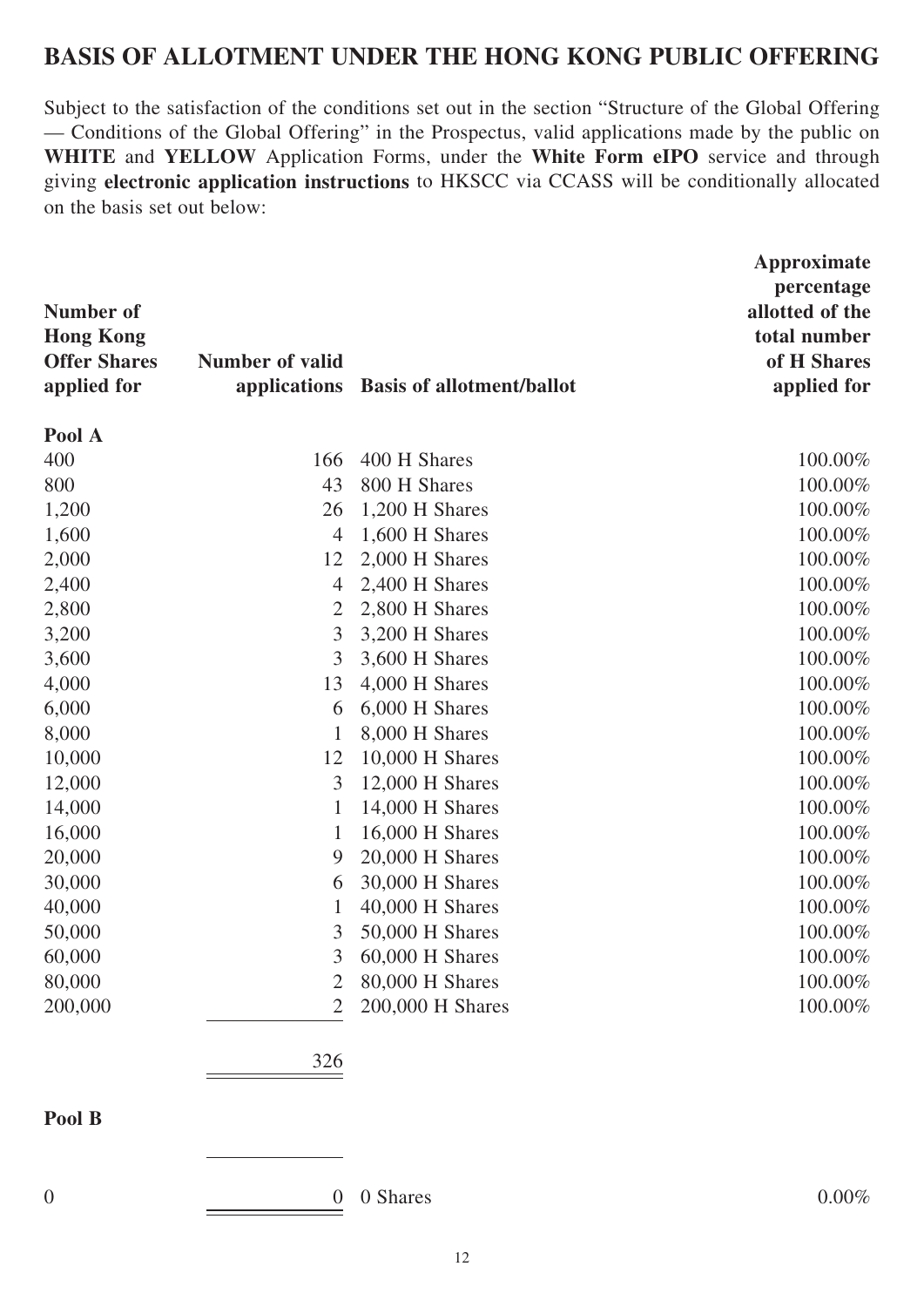The final number of Offer Shares comprised in the Hong Kong Public Offering is 1,770,000 Offer Shares, representing approximately 1.21% of the total number of the Offer Shares under the Global Offering (before any exercise of the Over-allotment Option).

The final number of Offer Shares comprised in the International Offering is 144,730,000 Offer Shares, representing approximately 98.79% of the total number of the Offer Shares under the Global Offering (before any exercise of the Over-allotment Option).

# **RESULTS OF ALLOCATIONS**

In relation to the Hong Kong Public Offering, the Company announces that the results of allocations under the Hong Kong Public Offering, including the Hong Kong identity card numbers, passport number or Hong Kong business registration numbers of successful applicants (where supplied) and the number of Hong Kong Offer Shares successfully applied for under **WHITE** and **YELLOW**  Application Forms, by **White Form eIPO** and by giving **electronic application instructions** to HKSCC via CCASS, will be made available at the times and dates and in the manner specified below:

- in the announcement to be posted on the Company's website at **www.xtnysolar.com** and the Stock Exchange's website at **www.hkexnews.hk** by no later than 9:00 a.m. on Tuesday, December 29, 2015;
- from the designated results of allocations website at www.iporesults.com.hk with a "search by ID" function on a 24-hour basis from 8:00 a.m. on Tuesday, December 29, 2015 to 12:00 midnight on Monday, January 4, 2016. The user will be required to key in the Hong Kong identity card/passport/Hong Kong business registration number provided in his/her/its application to search for his/her/its own allocation result;
- by the Hong Kong Public Offering allocation results telephone enquiry line. Applicants may find out whether or not their applications have been successful and the number of Hong Kong Offer Shares allocated to them, if any, by calling +852 2862 8669 between 9:00 a.m. and 10:00 p.m. from Tuesday, December 29, 2015 to Friday, January 1, 2016;